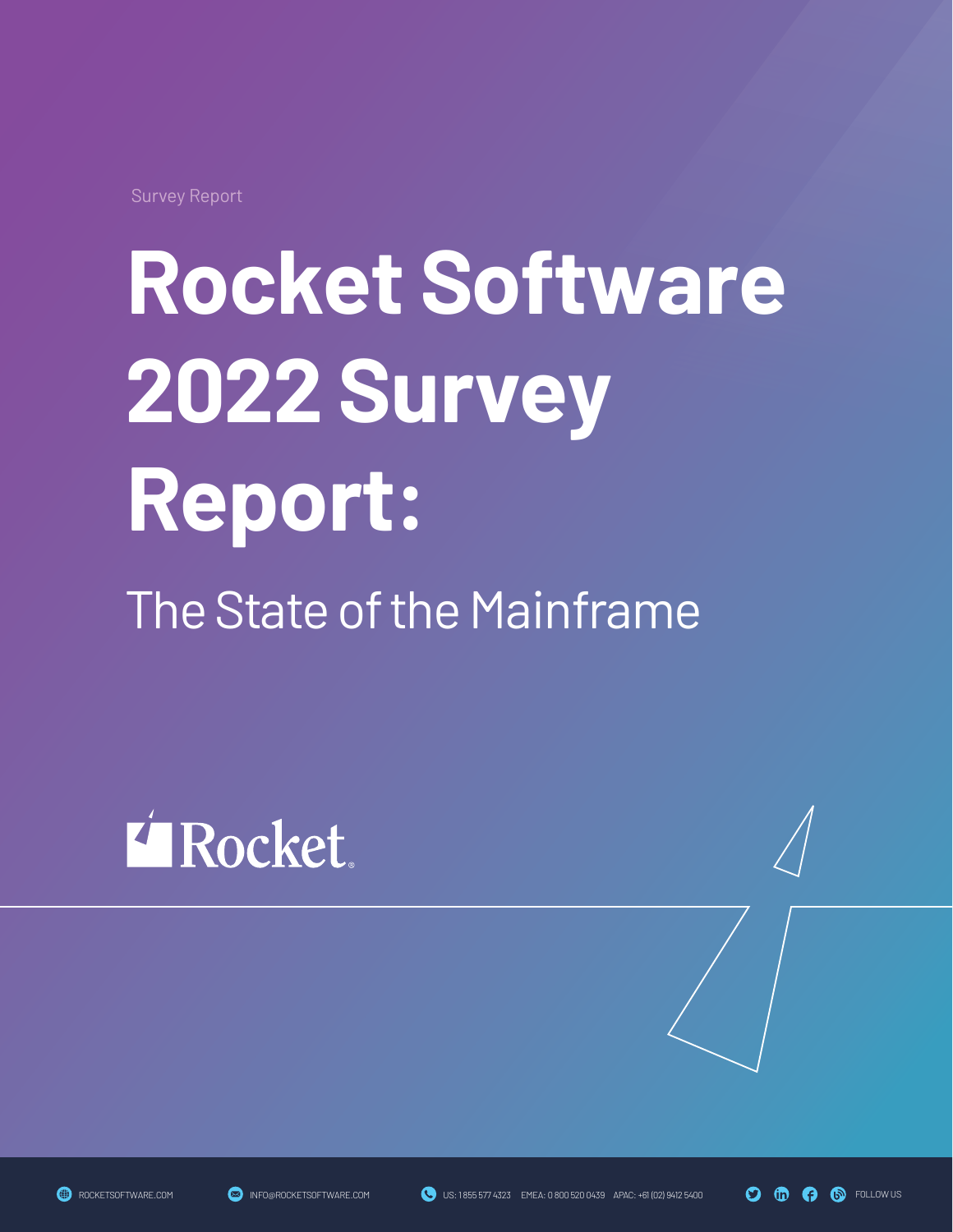# *The mainframe remains critical to business operations. How are IT leaders modernizing it for improved performance?*

The mainframe industry is at a critical point in its history—the necessity of digital transformation, increasing compliance requirements, desire to connect more closely with customers, expanding cloud environments, cost pressures, demand for modern user experiences and more are all contributing to the evolution of this foundational technology. While proponents of distributed, cloud and hybrid-cloud may say that is the only way forward, the reality is that mainframes continue to be an important part of IT infrastructure, with [67% of Fortune 100](https://protect-us.mimecast.com/s/A8IEClYPyPhogpkQCGCVtg?domain=zdnet.com) companies relying on them. Simply going about their everyday lives, consumers are constantly interacting with mainframes whether they are shopping online or going to the doctor—and they don't even know it.

With this predominance in mind, Rocket Software set out to discover the current state of the mainframe industry from the experts driving IT decision-making and operations in their enterprises. In December 2021 and January 2022, Rocket surveyed over 500 U.S. IT professionals in firms using mainframes to understand their priorities, challenges and plans for leveraging their mainframes going forward.

### **Who took this survey?**



- IT directors
- **Administrators**
- Mainframe professionals
- Application managers
- Database administrators
- Systems administrators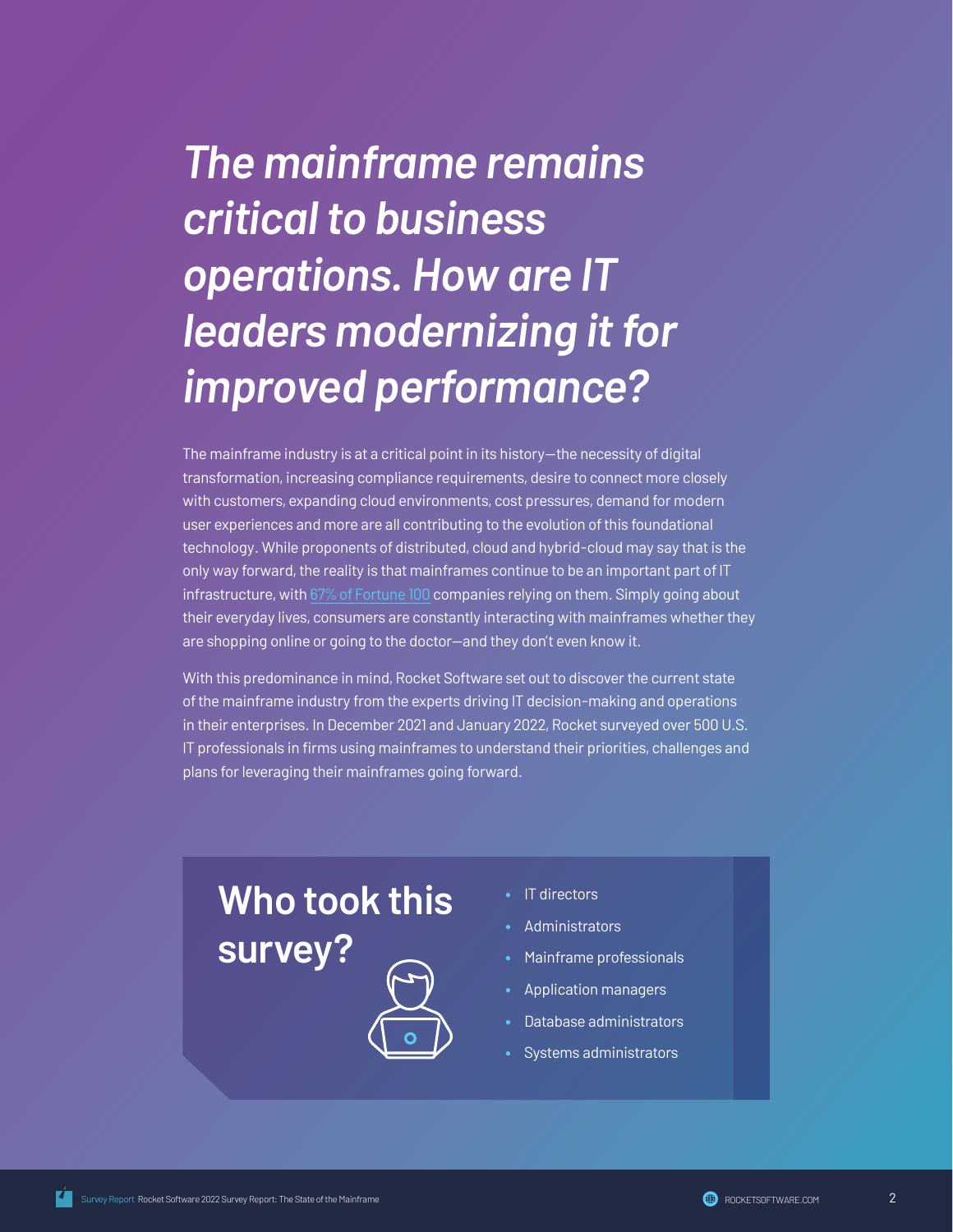### **Today's Mainframe Continues to Power Critical Business Operations**

Despite the allure of new technologies that promise to deliver on digital transformation, more than half (56%) of respondents say the mainframe still makes up the most of their IT infrastructure, followed by private cloud (20%) and distributed (15%). This continued dominance illustrates the effectiveness and reliability of the mainframe and its ongoing role as a key player in IT environments.

#### Which makes up most of your IT infrastructure?

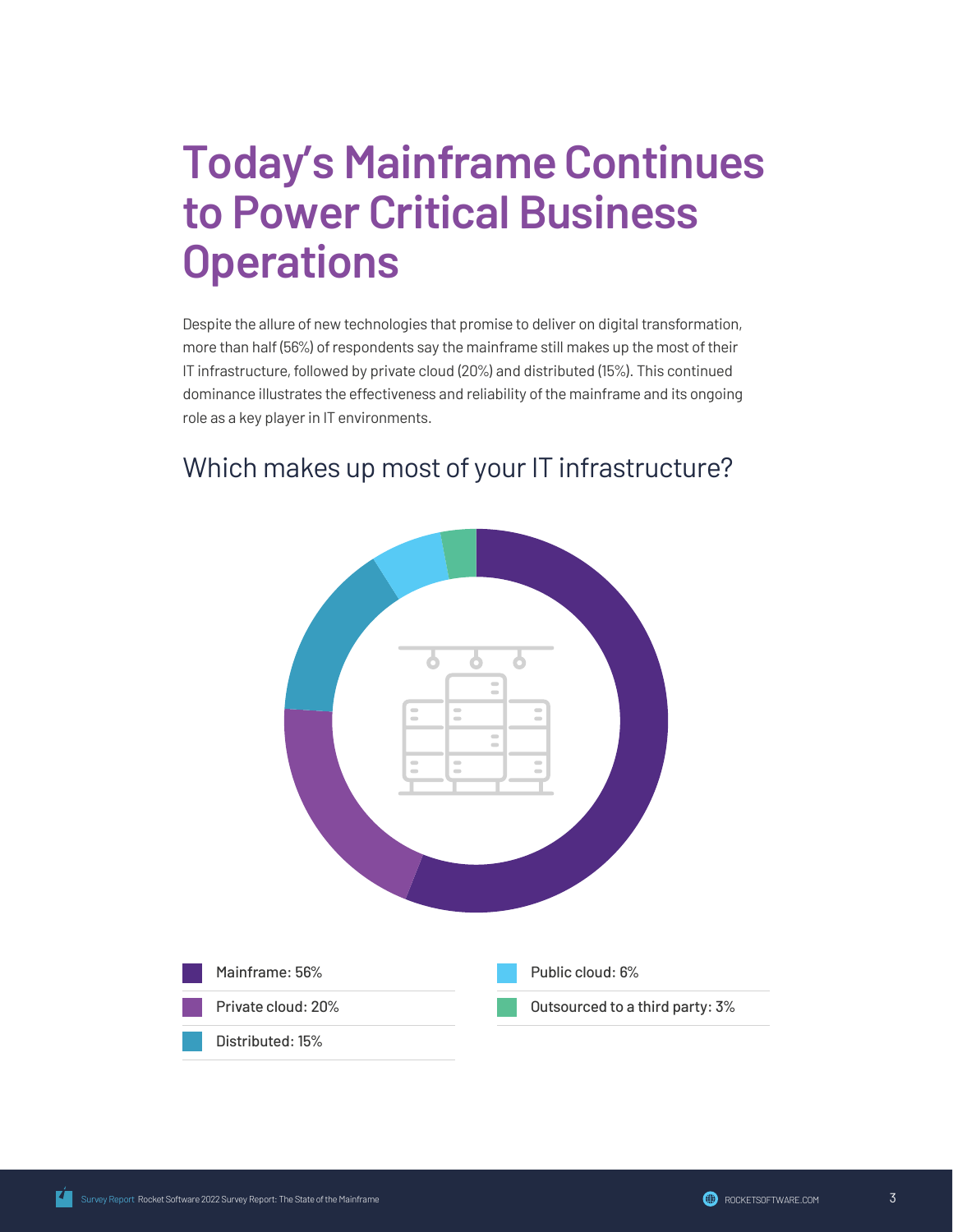It makes sense then that 80% of respondents say the mainframe is extremely (39%) or very (41%) critical to their organization's business operations. Where mainframes are being used, they are the foundation of the digital business. Layers of technology within enterprises rely on mainframe data stores and processing power.

### How critical is the mainframe to your organization's business operations?



There is no denying the importance of mainframes within the enterprises that use them – they are still unsurpassed in their powerful capacity and security. These features are necessary for efficiently and safely delivering data for business processes across disparate IT environments. Respondents say the top three qualities that contribute to their organization's reliance on the mainframe are reliability (34%), security (27%) and efficiency (22%).

#### What most contributes to your organization's use of the mainframe?

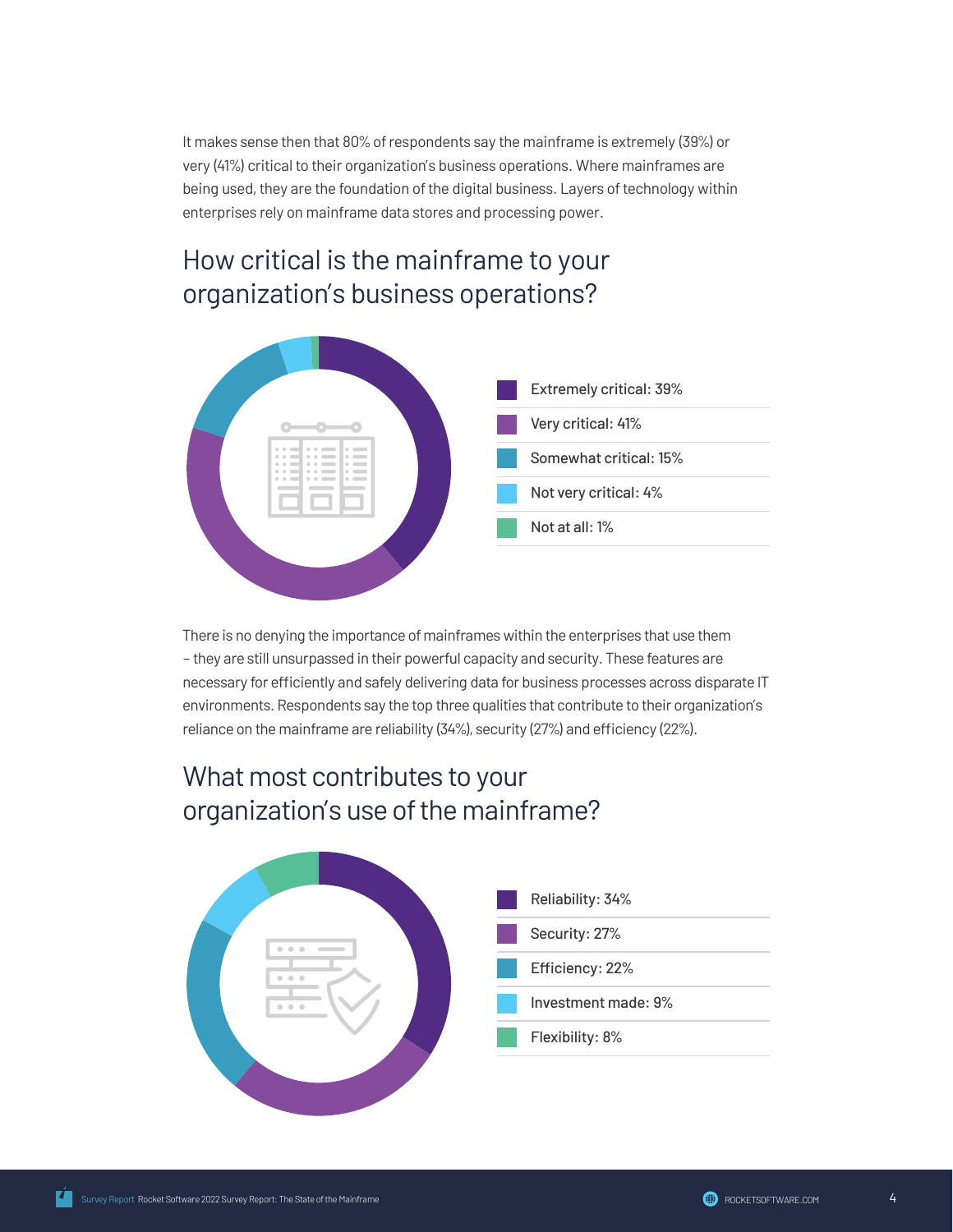Reliability and security speak to organizations' need for business continuity. Over the past two years, the world has seen increasing frequency of disruptive events from a broad scale, such as the COVID-19 pandemic, to more industry-specific issues, such as cybersecurity breaches and increasing regulation. Stakeholders have higher standards for how products and services are delivered and how data is managed. Efficiency is key to agility and responsiveness, and security is the foundation of building customer trust. All of these are delivered with mainframe technology, but organizations are looking for ways to continually pursue their digital transformation goals without compromising on these capabilities.

### **Modernizing, Not Re-Platforming, Drives Investment**

As with any part of IT infrastructure, there must be a roadmap to continue to transform the mainframe and expand its capabilities. Most respondents' organizations are choosing to modernize in place. Respondents described their organizations' current mainframe application and operations IT strategy as "modernizing in place" (56%), "operating as is" (27%) and "re-platforming" (17%).

Modernizing in place is the widely preferred method of bringing the mainframe up to date with end-user expectations and customer demands. Why modernize in place? Respondents say their strategic imperative for doing so is:

**39**% Modernizing core infrastructure

26<sup>%</sup> Modernizing user experiences and interfaces

**24**% Automating for efficiency

These motivations illustrate the central drivers for upgrading system performance and streamlining workflows by moving some applications into the cloud and keeping others on the mainframe. With solutions that improve mainframe performance and user experiences, productivity and satisfaction among users also increases. Strategically modernizing in place delivers these benefits without the costs and disruption associated with re-platforming.

#### **MODERNIZE IN PLACE**

Optimizing mainframe applications and infrastructure by enhancing applications, adding capabilities, modernizing user interfaces, etc.

#### **OPERATING AS IS**

Maintaining, patching and upgrading existing applications and infrastructure.

#### **RE-PLATFORM**

Removing and replacing mainframe infrastructure, moving entirely away from existing applications and infrastructure to distributed, cloud or hybrid-cloud models.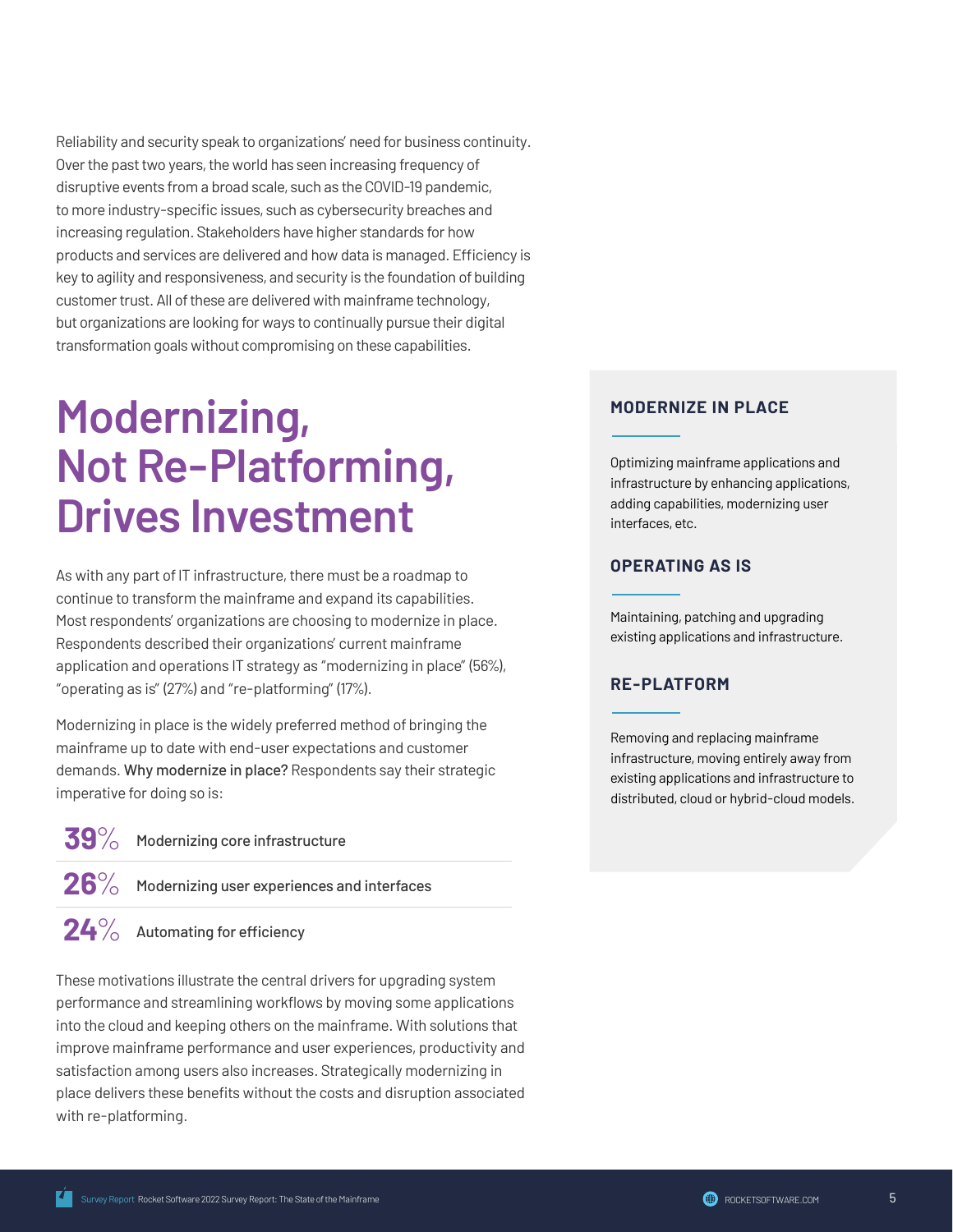### **Data Governance & Analytics Extends to Mainframe**

Respondents report their mainframe data is fairly integrated with their data governance, insights and analytics initiatives: 22% said they are extremely integrated while most (52%) said very integrated. Furthering these integrations is one component of a modernization strategy that unifies and simplifies IT environments.

#### How integrated is your mainframe data with data governance, insights and analytics initiatives?



### **Mainframe No Longer a DevOps Afterthought**

Implementing DevOps functionalities for mainframe applications is also an opportunity to modernize the mainframe's capabilities and performance. With CI/CD (continuous integration and continuous delivery), IT professionals can accelerate the code release process and help with deployment of new applications to improve value delivery for customers.

When it comes to scaling DevOps efforts to their mainframe infrastructure, 44% of respondents say their organization uses multiple tools for DevOps functionality on mainframe applications, but it is not a complete DevOps platform while 24% have a comprehensive platform for mainframe DevOps.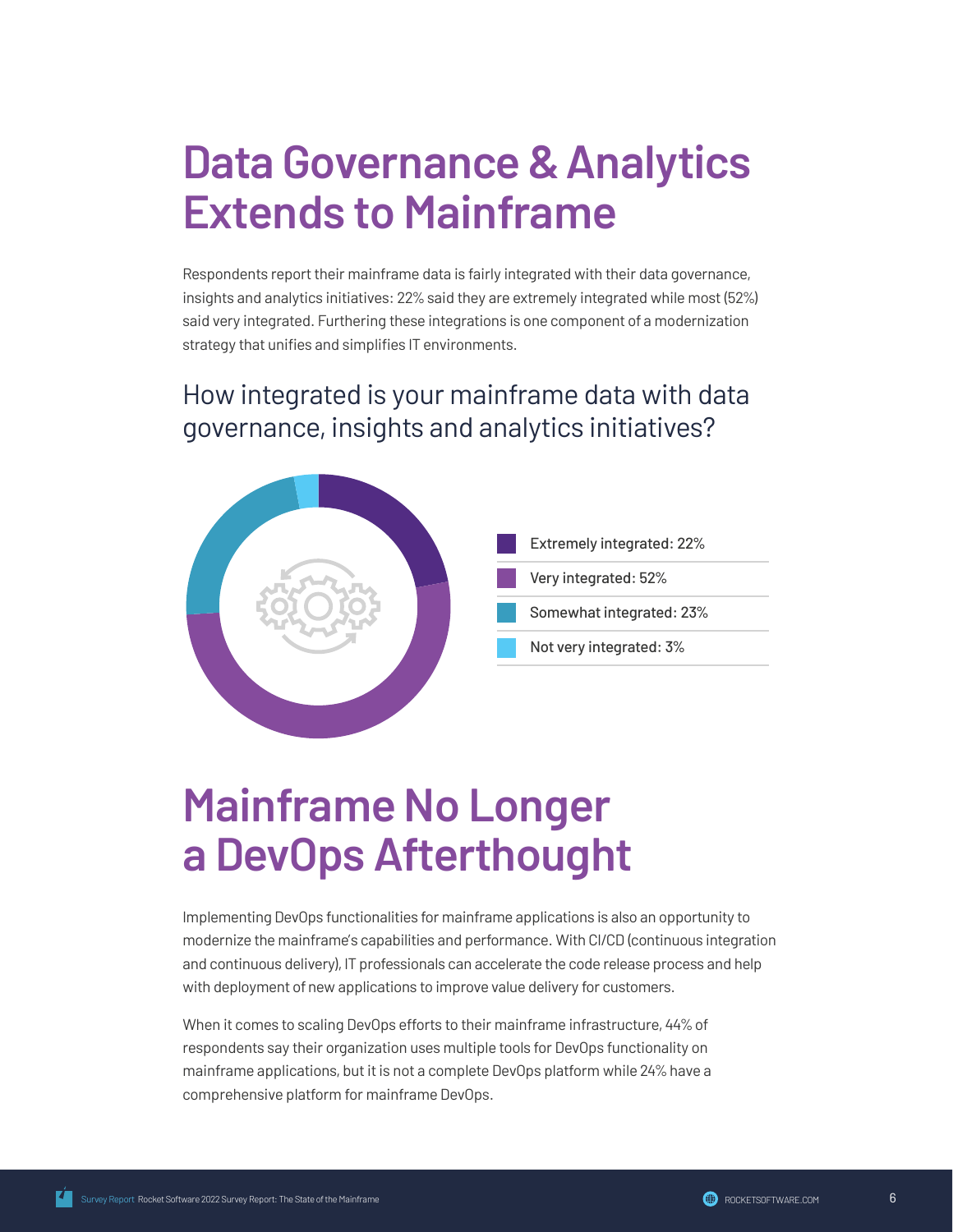#### What is your approach, if any, to scaling your DevOps efforts to your mainframe infrastructure?



Use multiple tools for DevOps functionality for mainframe applications, but it is not a complete DevOps platform



Have a comprehensive DevOps platform for development, deploying and managing their mainframe applications



Use a free DevOps tool for one part of the process

10%

Don't have an approach yet but want to adopt DevOps on the mainframe



### **Overcome Mainframe Challenges to Embrace Hybrid**

Managing changes to IT environments inevitably comes with some challenges as teams work to restructure processes and adopt new best practices. Rocket's survey findings identified the obstacles that are top of mind for mainframe professionals; among them are increasing workloads on the mainframe due to distributed and cloud systems (25%), remote work (17%) and remaining competitive (16%).

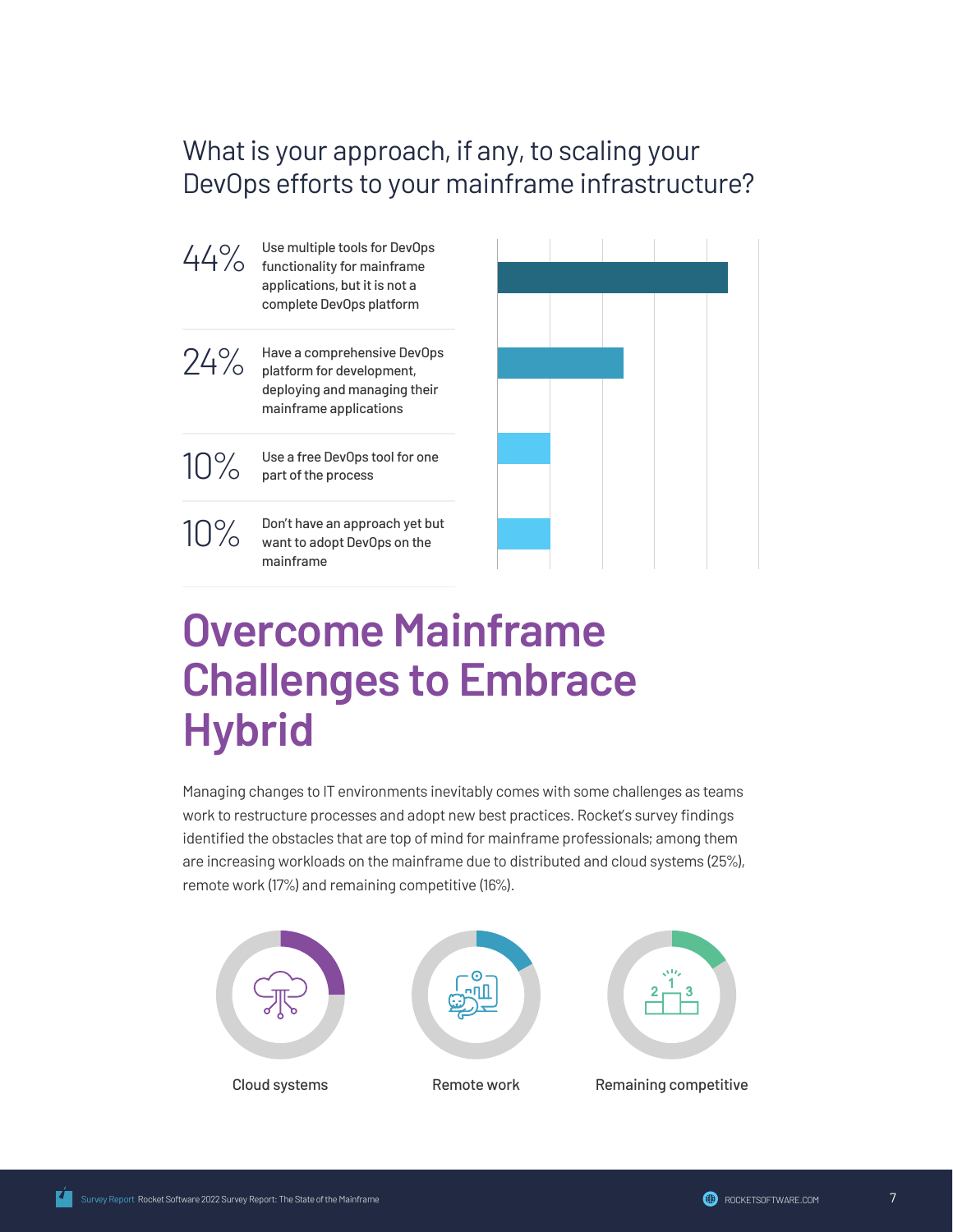#### What is your greatest challenge with ongoing mainframe performance management:



Respondents whose organizations are running all their core business applications on the mainframe are more likely (29%) to say remote work is their greatest challenge to mainframe performance management as compared to respondents who use the mainframe for almost all (10%), most (15%), about half (17%), some (15%), or almost none (11%) of their core business applications.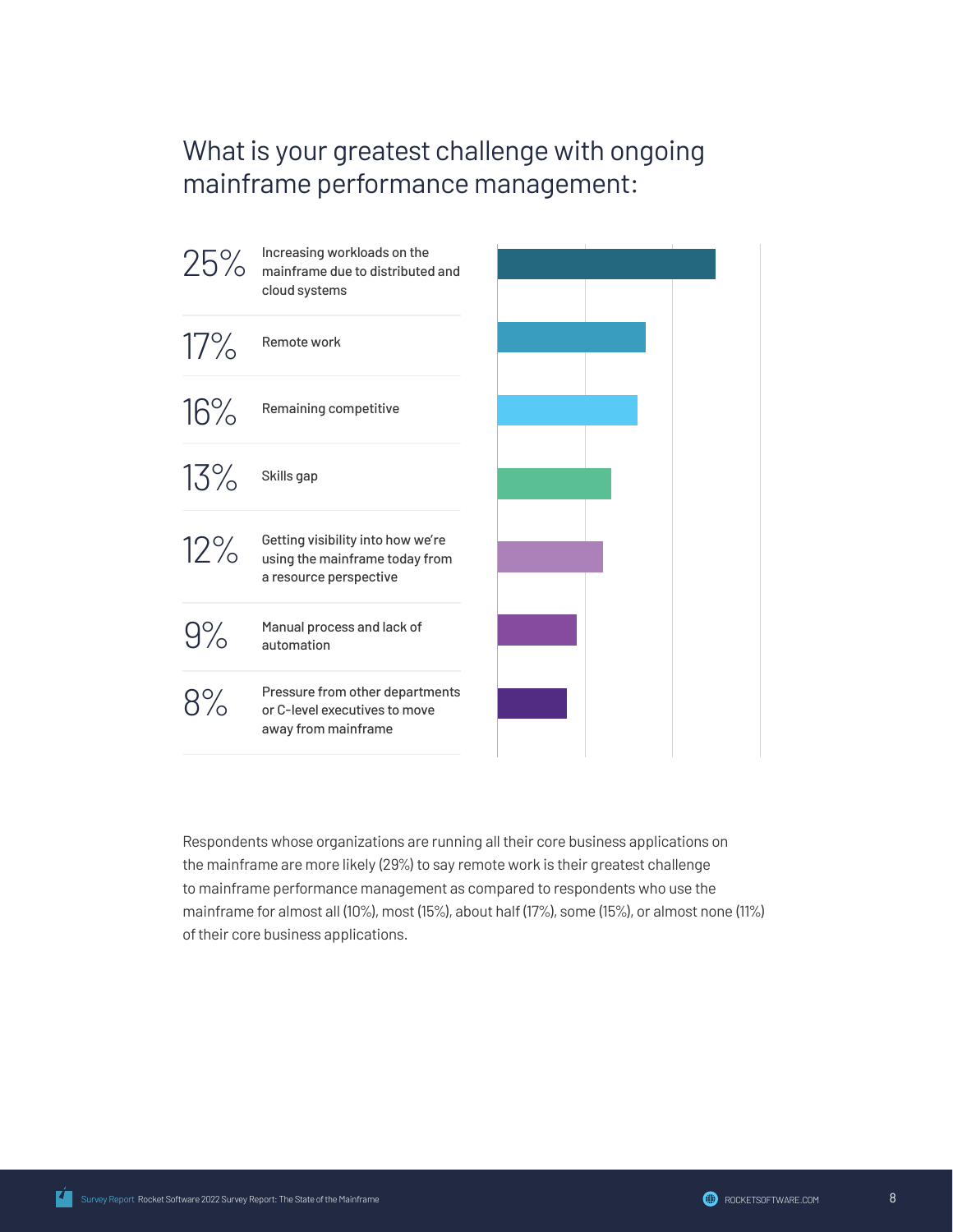#### What is your greatest challenge with ongoing mainframe performance management?



Approximately, what percentage of core business applications does your organization run on mainframe?



As mainframes continue to take on increasing workloads and work structures shift increasingly remote, IT professionals will need to find new solutions to these challenges. Modernizing the mainframe plays a role in addressing these, as improved software, interfaces and analytics help to manage performance.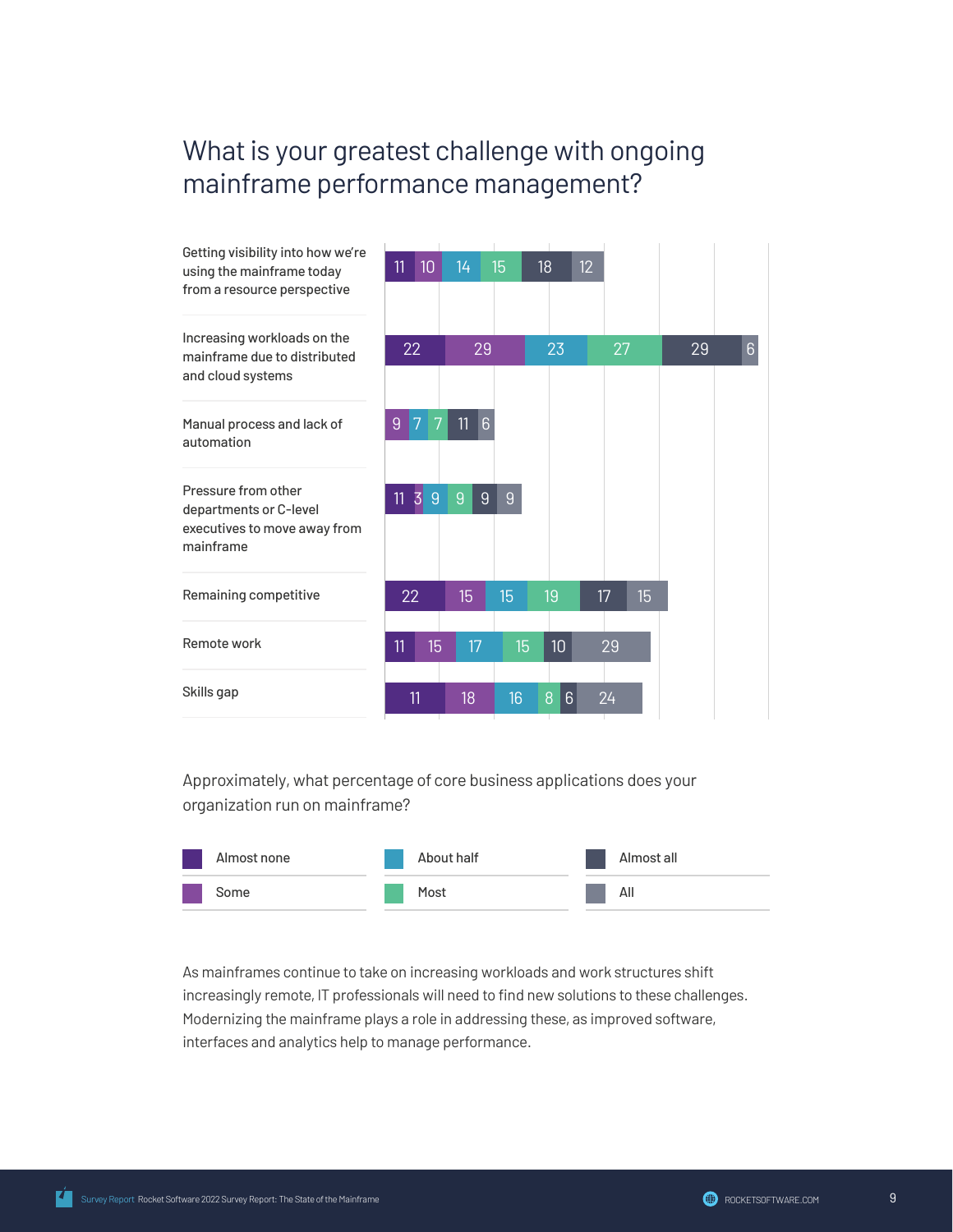# **The Search for Mainframe Talent**

Addressing the mainframe skills gap is made easier through modernization as well; modernizing systems is the most popular way respondents are working to maintain talent pipelines.

### How are you addressing the mainframe skills gap?

| 54%   | Modernizing systems                                                                                         |  |
|-------|-------------------------------------------------------------------------------------------------------------|--|
|       | $43\%$ Mainframe-specific<br>43% education and training                                                     |  |
|       | $34\%$ Eliminating the need to<br>code in native languages<br>by adding software layers<br>and applications |  |
| 31%   | Working with a third party<br>to manage our systems,<br>like an ISV or MSP                                  |  |
| 13%   | We have not addressed<br>the skills gap                                                                     |  |
| $7\%$ | We don't have a<br>mainframe skills gap                                                                     |  |

#### **MAINFRAME SKILLS GAP**

Businesses that use mainframe technology are experiencing a generational gap as new talent is increasingly difficult to find. At the same time, as many seasoned employees retire, they take their expertise with them, bringing new challenges to onboarding and training. This is coupled with the misguided perception that mainframe technology is outdated, which deters many new hires.  $\sqrt{ }$ 



#### [Jeff Cherrington](https://www.toolbox.com/tech/it-careers-skills/guest-article/mainframe-skills-gap-is-growing-3-ways-to-bridge-it/)

Vice President, Product Management, Infrastructure Modernization, Rocket Software

The need for talent is pervasive in the mainframe space – 93% of respondents say they are experiencing a skills gap.



13% of respondents are not working to address the skills gap they're experiencing. When employees reach retirement age, these organizations may have difficulty training new hires if they don't maintain a pipeline of new talent.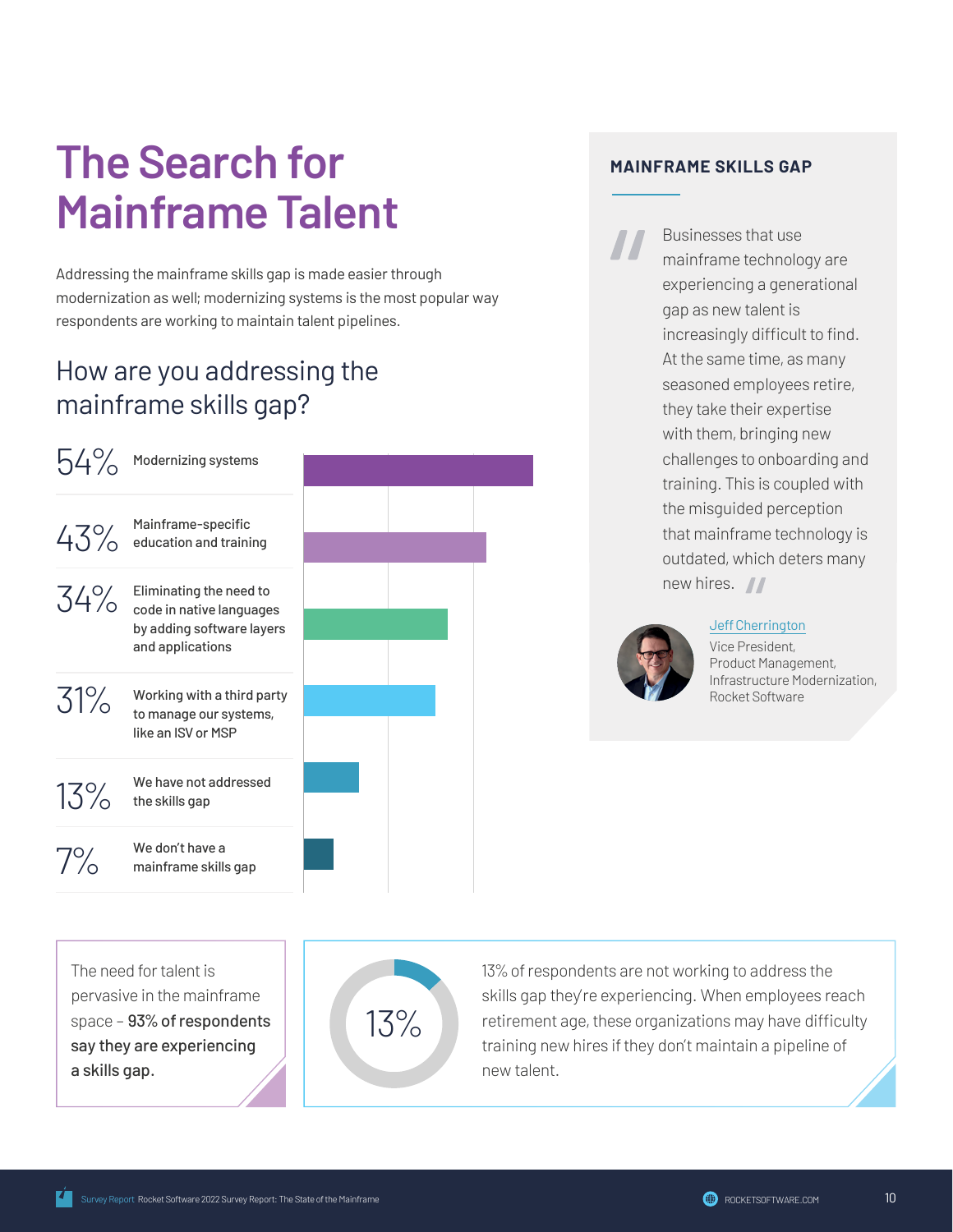### **Rethinking Workloads from Mainframe to Cloud**

Cloud application access to mainframe data and workloads (26%) is the greatest need when it comes to tools to help modernize respondents' mainframe IT infrastructure. Respondents also cite performance management (18%), application development and access to APIs (17%), and digital automation (RPA, BPM) with legacy applications (17%).

#### What is your greatest need for tools to help modernize your mainframe IT infrastructure?



Leveraging the right tools to integrate modern solutions (such as cloud computing, APIs and automation) with the mainframe is essential to maximizing organization's investments in their critical IT infrastructure.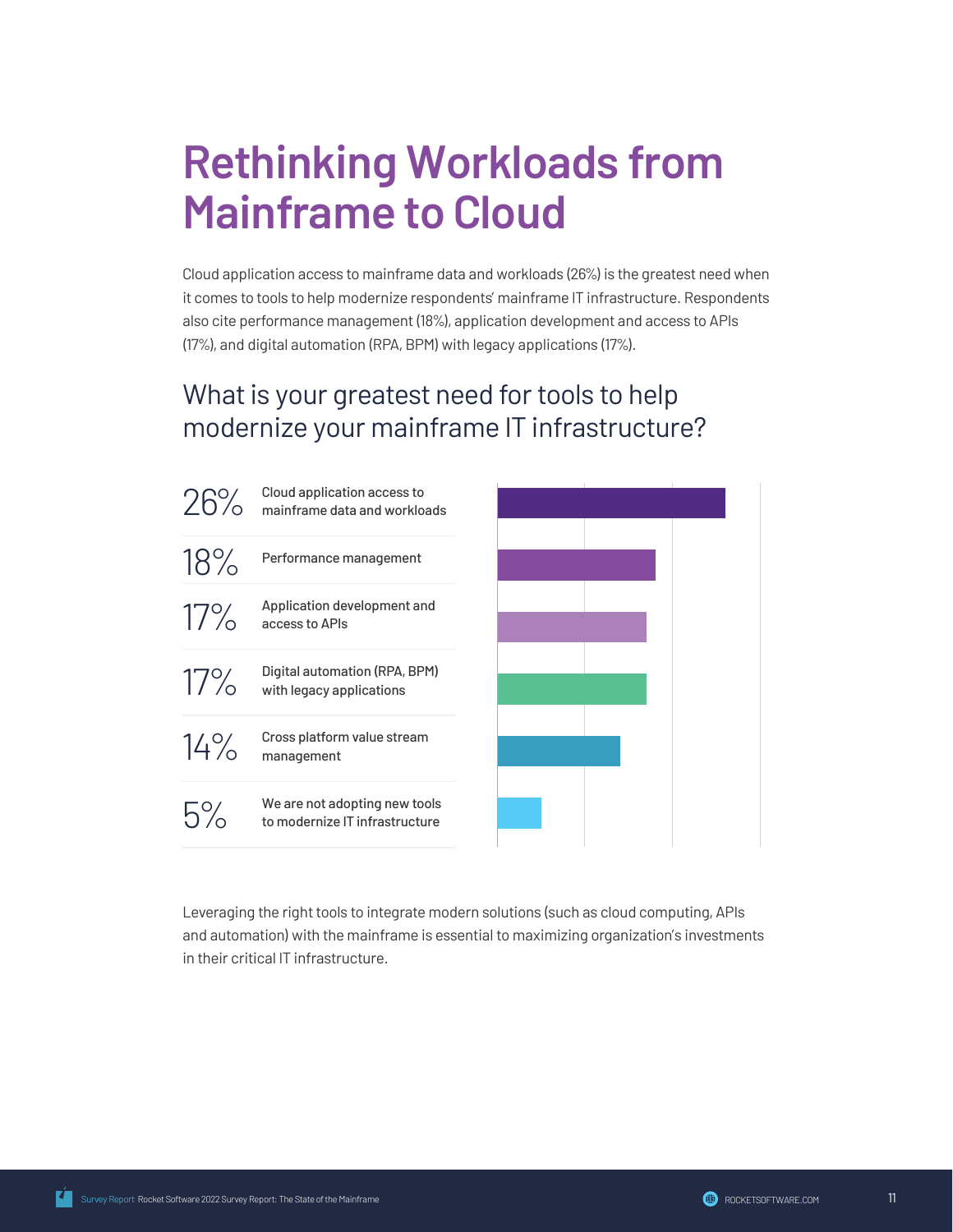# **The Cloud AND Mainframe**

While ripping and replacing mainframe infrastructure is not a pragmatic approach for most enterprises, they still need to find ways to integrate each layer of their tech stacks to optimize performance. Leveraging the diversity of solutions available from cloud to mainframe and optimizing each layer to operate together will create the most effective, unified environment.

Integration with the cloud is top of mind for mainframe professionals. Eighty-two percent of respondents are migrating at least some of their workloads and operations from mainframe to cloud, however only 4% are going completely cloud native. This trend towards hybrid environments emphasizes the need for integration and optimization.

### What percentage of your workloads and applications do you plan to migrate from your mainframe to cloud?



Respondents who characterize their IT infrastructure as "almost all or all on premise" are less likely to be migrating workloads and applications to the cloud. Sixty-eight percent of respondents in that category said they are not moving workloads and applications to the cloud, compared to 13% and 19% of respondents who characterize their IT infrastructure as "half in cloud, half on premise" and "mainly in cloud" respectively.

Hybrid cloud infrastructure will continue to be the path forward for enterprises in 2022, as monolithic tech stacks are no longer practical. Enterprises need to leverage their years of technology investments and the latest tools available to create the most effective environment for their business. //



Milan Shetti CEO Rocket Software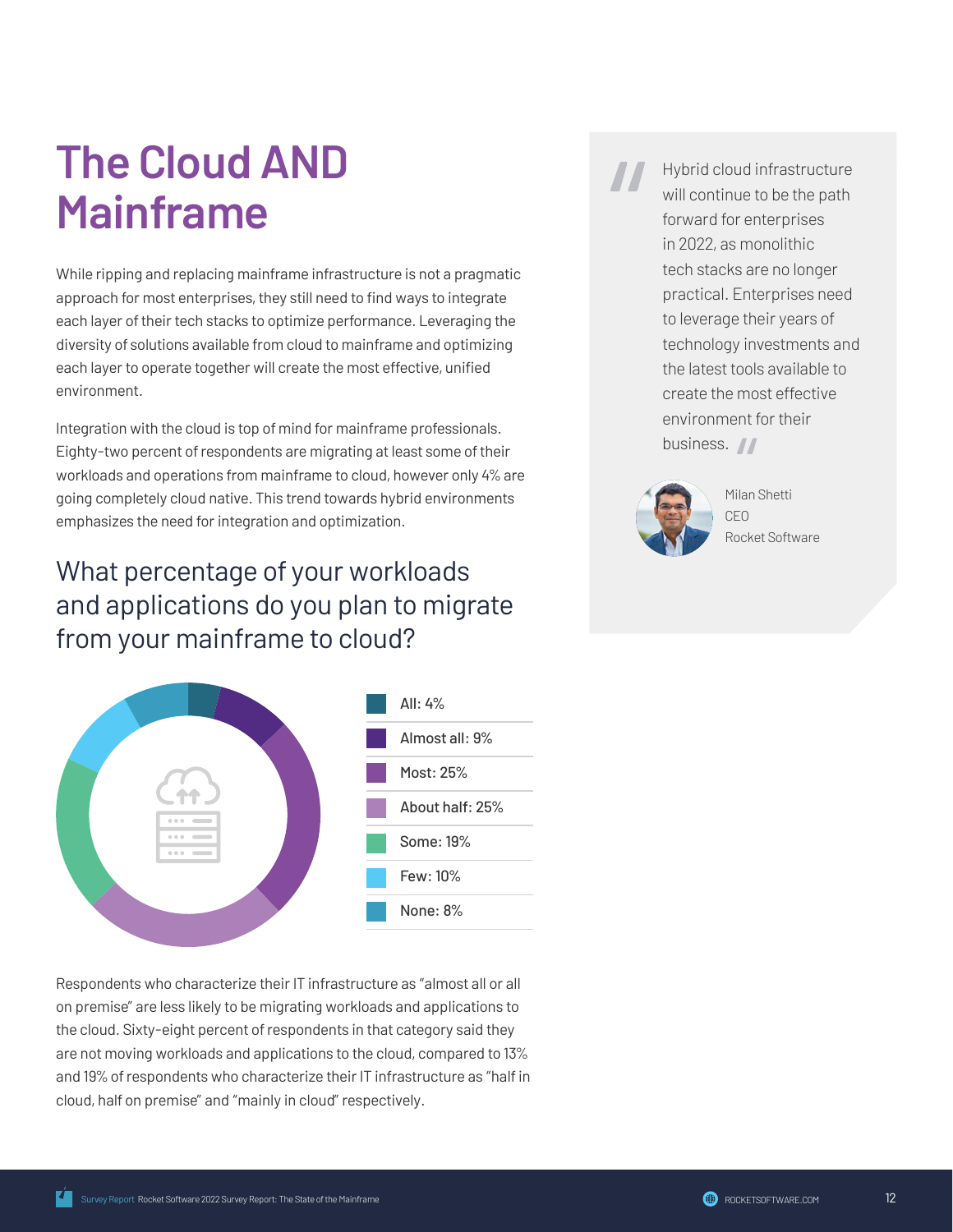Most respondents (61%) are migrating to mainframes in the cloud, while 37% are migrating to distributed systems. Mainframes are an efficient way for enterprises to run a private cloud environment, as they provide the memory, storage and ability to handle large workloads.

#### How would you describe the migration of your workloads/applications?



### **Overcoming Legacy Perceptions Remains a Challenge**

The cloud offers many benefits to organizations when integrated successfully with mainframe data stores. Respondents point to cloud offering more flexible capacity (54%), better access with remote work (45%) and better performance (42%). These benefits align with the challenges mainframe professionals are facing, such as the shift to hybrid work and increasing mainframe workloads.

While mainframes are seeing increasing workloads and still make up the foundation of most Fortune 100 companies' IT infrastructure, there is still a perception that they are outdated.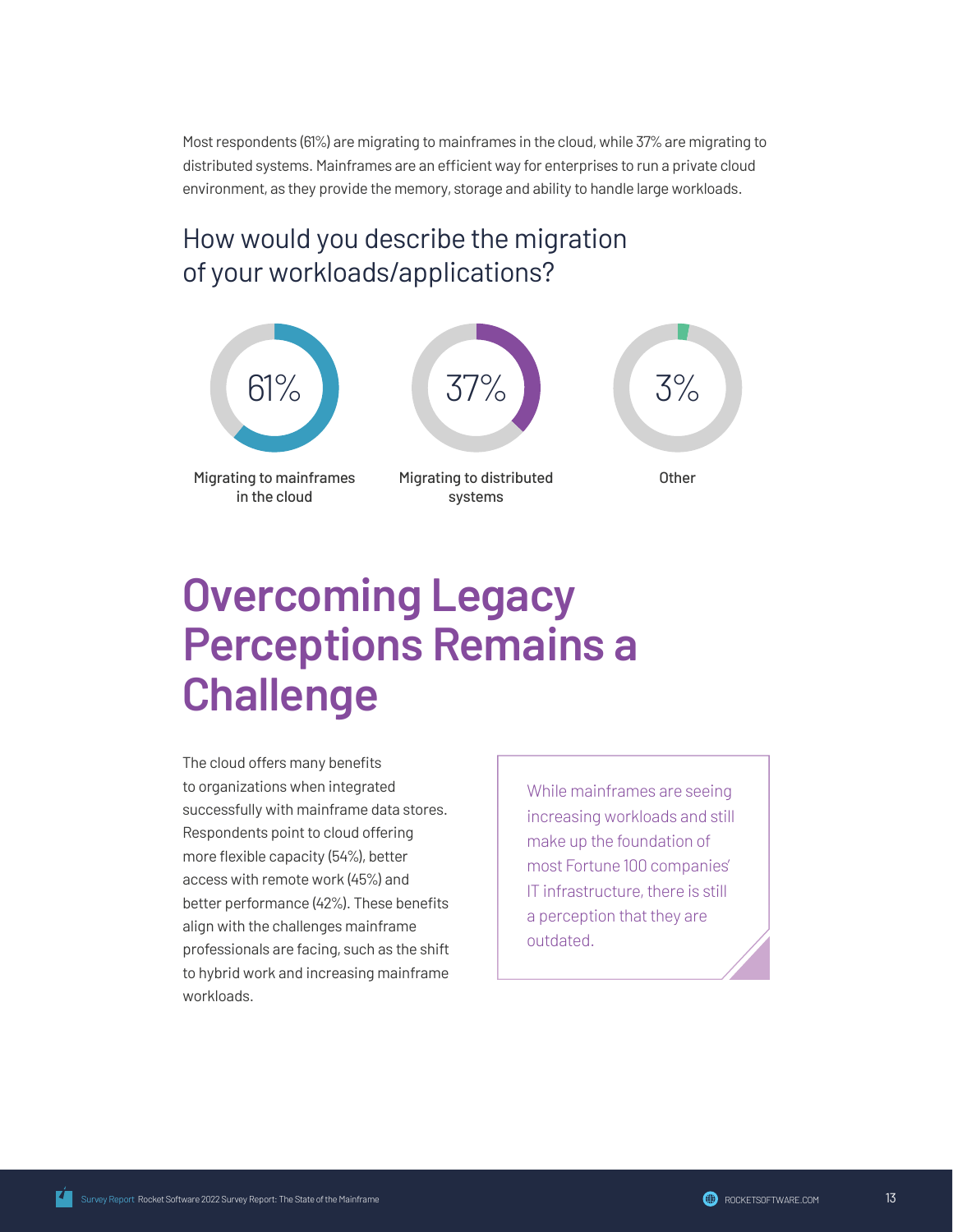#### Why do you plan to migrate from your mainframe to the cloud? (Respondents chose all that applied)



The COVID-19 pandemic had a major impact on moving to the cloud – 60% of respondents say it accelerated their move to the cloud very significantly or significantly sooner. Since enabling remote work remains a priority for mainframe professionals, it follows that COVID-19 was a primary motivator for the shift to cloud. Dispersed workforces need access to critical mainframe data to do their jobs wherever they are, and cloud environments can provide that.

### How much, if at all, has the ongoing COVID-19 pandemic accelerated your move to the cloud?

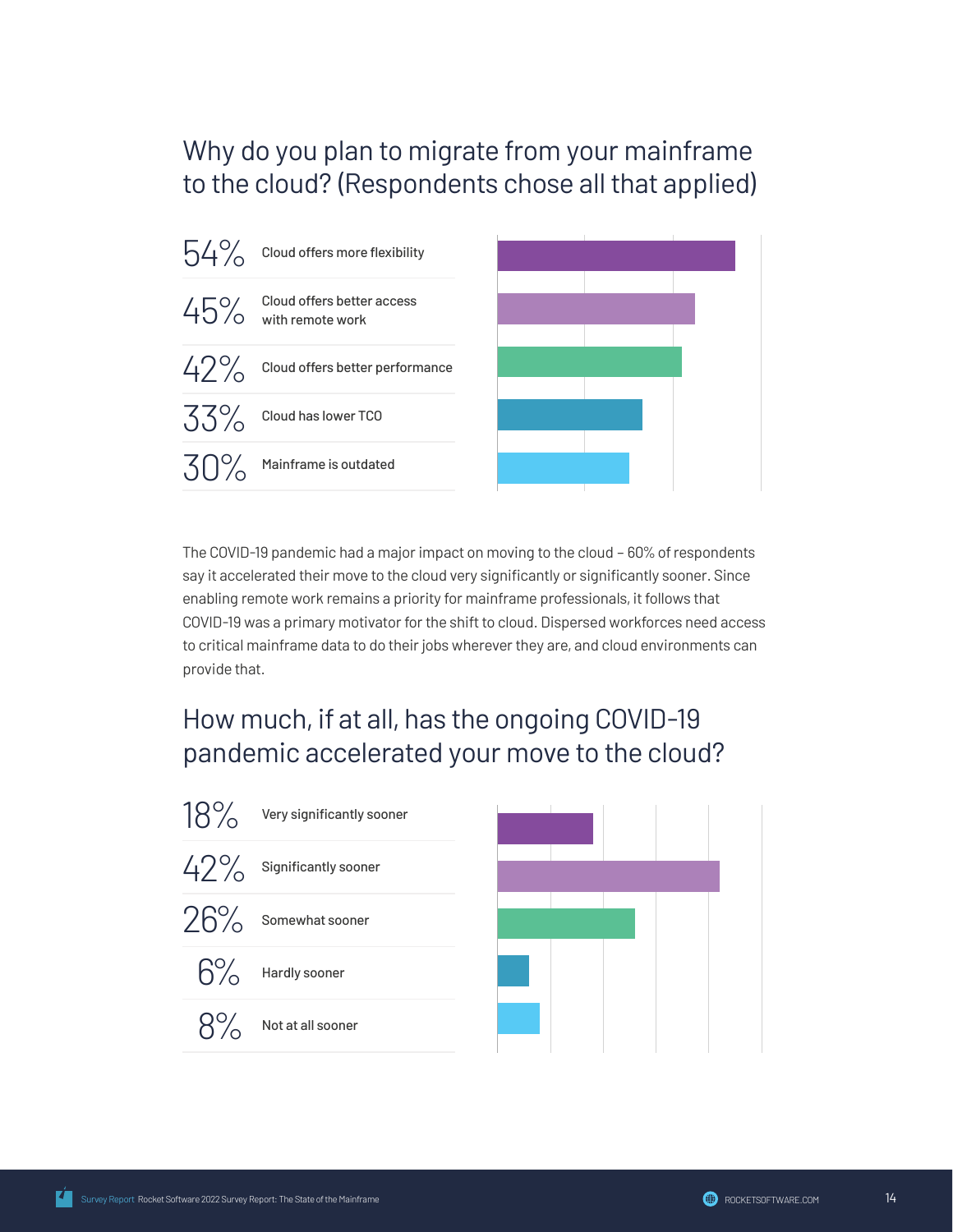### **No Longer an Either/Or, Tech Leaders See Hybrid Infrastructures as Their Future**

IT leaders are accustomed to balancing the needs and priorities of executives, end-users across the organization and their own teams. This survey aimed to discover the dynamics between mainframe professionals and enterprise leaders to gain insight into how mainframe professionals operate within their organizations.

When it comes to leadership's desire to move toward hybrid infrastructure models, 84% of respondents agree that their CIO believes hybrid is the path forward. Meanwhile, only 8% of respondents disagreed, illustrating a general consensus that the move towards hybrid cloud will continue.

To what extent do you agree with the sentence, "Our CIO or leadership team believes we need to embrace a hybrid infrastructure model that spans from mainframe to cloud."

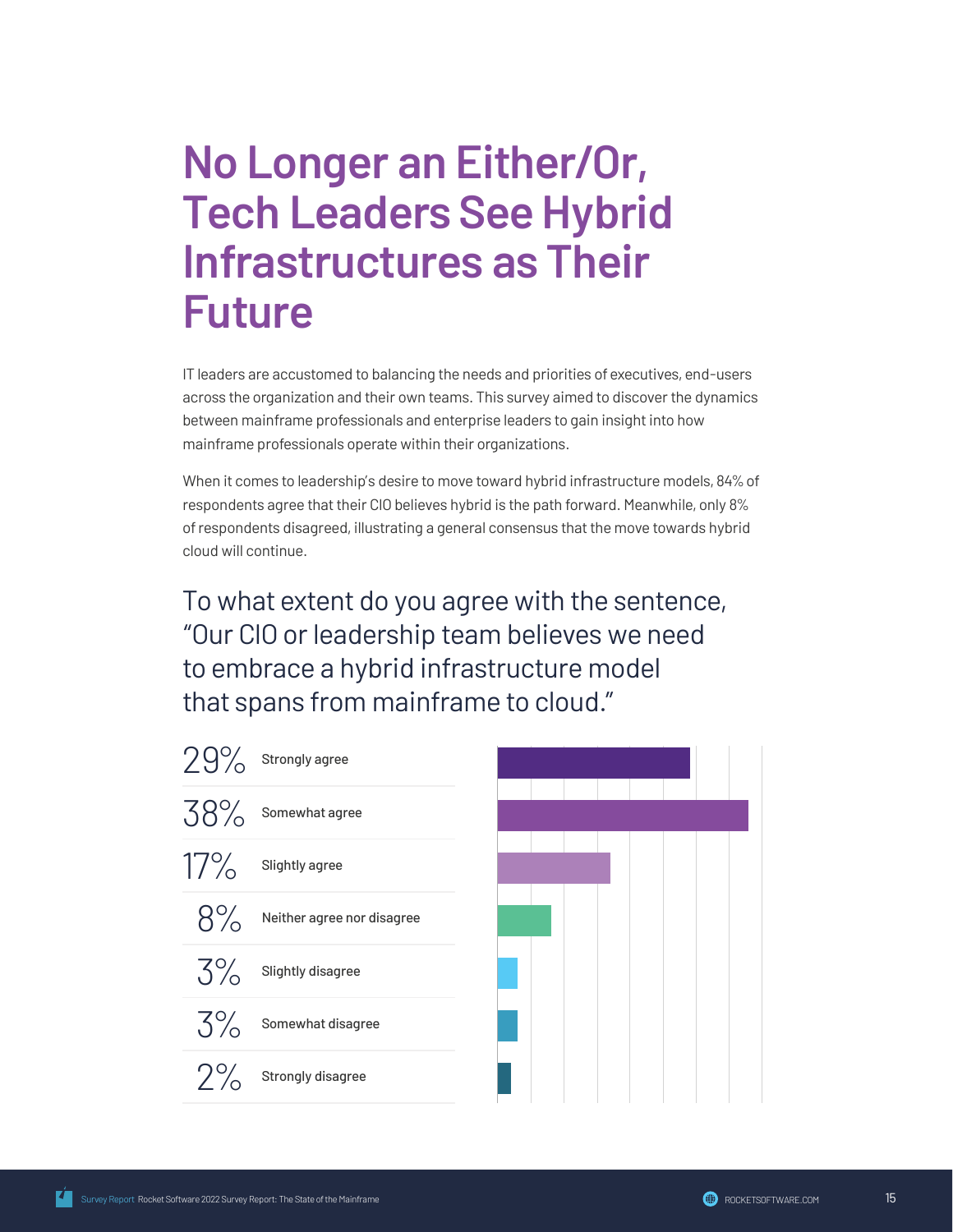# **Modernize for a Hybrid Future**

While full cloud migration has a lot of buzz, where mainframes are being used, they are the foundation of IT infrastructure thanks to their reliability, security and efficiency—and that doesn't appear to be changing any time soon. As continued digital transformation remains a priority for enterprises to gain competitive advantage, those that rely on mainframes will need a roadmap to bring this critical IT infrastructure into the future.

Pressure to meet regulatory compliance, changing customer needs, competition for IT talent, end-user expectations and more will drive modernization efforts. Modernizing in place, rather than re-platforming, is the preferred method to bringing the latest capabilities to the mainframe. With this strategy, enterprises can upgrade system performance, deliver improved user experiences and integrate each layer of their tech stack without disruptive rip and replace initiatives.

To overcome challenges to mainframe performance such as increasing workloads and the shift to remote work, cloud migration will be a key element of mainframe modernization strategy. Businesses need to leverage their years of technology investments and the latest tools available to deliver modern user experiences and improved performance with a unified IT environment. Modernizing in place with a hybrid cloud strategy will be the path for enterprises to achieve the best business outcomes into the future.